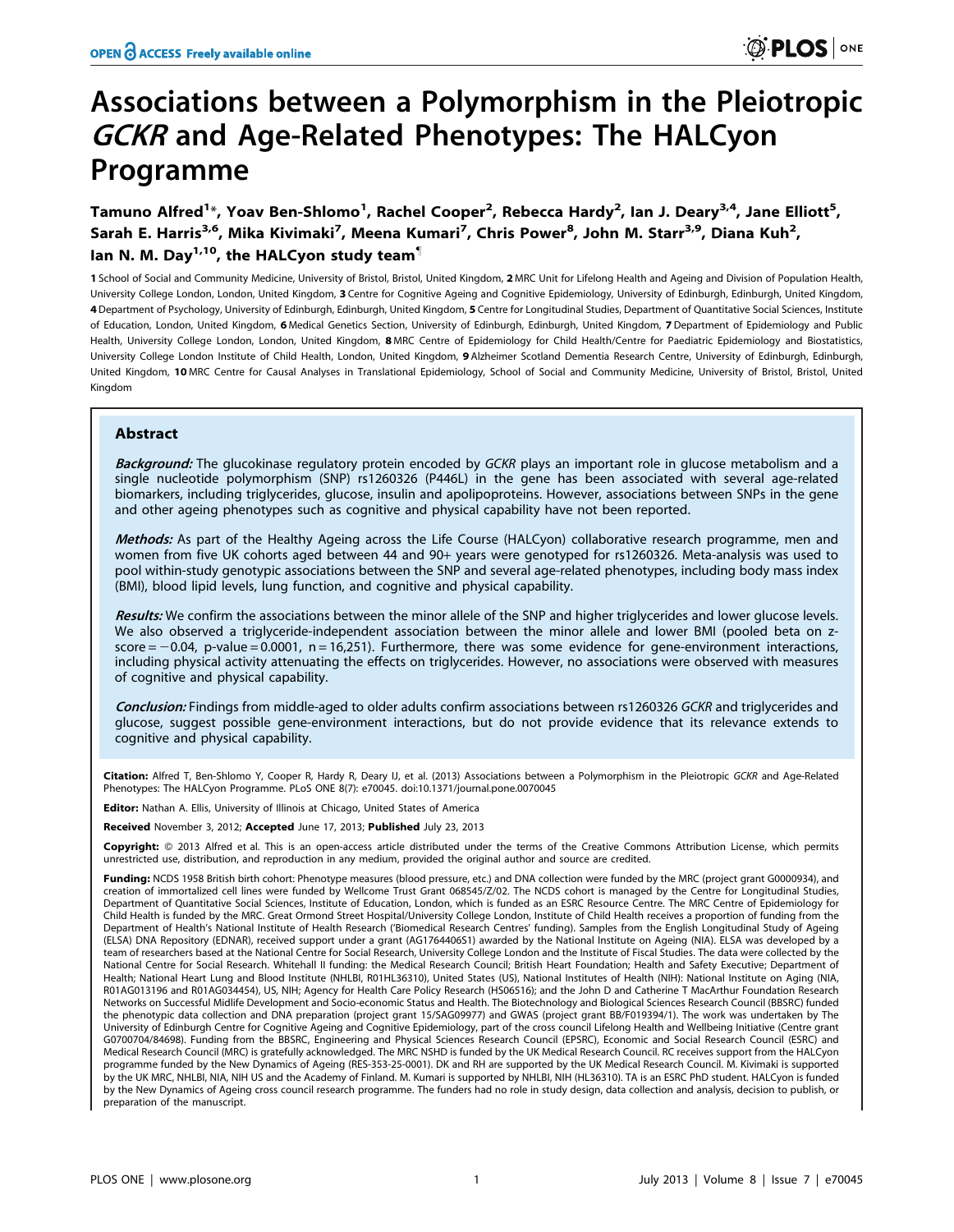Competing Interests: The authors have declared that no competing interests exist.

\* E-mail: tamuno.alfred@bristol.ac.uk

" Membership of the HALCyon Study Team is provided in the Acknowledgments.

### Introduction

The ageing process is complex, comprising several mechanisms and resulting in increased frailty and disease susceptibility [1]. Despite there being no single dominant mechanism of ageing, there are several reported associations observed among age-related phenotypes [2–5], suggesting phenotypes may directly or indirectly affect others and/or that distinct phenotypes may be affected by common causes [6]. For instance, associations observed between cognitive and physical performance in older adults [2,4] may be indicative of genetic factors influencing age-related diseases that lead to the impairment of both sets of indicators or of direct genetic effects on the indicators [6]. Whilst not all studies [7] support a common cause hypothesis for ageing phenotypes [8,9], there are some genes that appear to influence multiple age-related traits.

GCKR (glucokinase (hexokinase 4) regulator) is one such gene with potentially pleiotropic effects. Encoding the glucokinase regulatory protein that regulates the activity of glucokinase (GCK), a regulator of glucose, a non-synonymous [10] single nucleotide polymorphism (SNP), rs1260326 (P446L), in the gene appears to be functional, inhibiting GCK activity in the liver [11]. This property has several phenotypic manifestations, with many reports of the T allele of the SNP being associated with increased levels of triglycerides[10,12–14], in addition to increased C-reactive protein (CRP) [15], factor VII [16], apolipoproteins [12,13], albumin [17], creatinine [18], protein C [19] and uric acid [20], as well as lower levels of insulin [21] and fasting glucose [10,22] in candidate gene and genome-wide association studies (GWAS). SNPs in strong linkage disequilibrium with the variant have also been associated with serum calcium [23] and risk of Crohn's disease [24]. Furthermore, these genotypic associations may be environmentally influenced as there is evidence that an intensive lifestyle intervention, including increased physical activity, may reduce the effects of rs1260326 on triglyceride levels [25].

Given the hypothesised relationships between some of these biomarkers and other important age-related phenotypes, such as physical and cognitive performance [5,26], we hypothesised that GCKR may also be relevant to the capacity to undertake the physical and mental tasks of daily living. Indicators of physical capability, including grip strength, decline from mid-life [27] and have been associated with morbidity [28] and mortality [29] rates. The substantial heritability estimates for these indicators [30,31] suggest genetic variants may contribute to their inter-individual variability. Measures of cognitive capability, such as verbal fluency, also have a substantial genetic component [30,32] and show associations with mortality rate; though these associations may be partly explained by lifestyle and socioeconomic factors [33,34]. We conducted analyses on 16,251 participants aged between 44 and 90+ from five UK cohorts as part of the HALCyon research programme (Healthy Ageing across the Life Course; www.halcyon.ac.uk) to investigate associations between rs1260326 (GCKR) and several age-related phenotypes. From this multi-cohort exploratory study we provide further evidence for the well-reported associations between the SNP and triglycerides, investigate several novel associations, including those with lung function, physical and cognitive capability, as well as explore

interactions between the SNP and physical activity and sex on these measures.

## Methods

#### Ethics Statement

Informed consent was obtained from all participants. Ethical approval was obtained from the South-east Multi-centre Research Ethics Committee, the North Thames Multi-centre Research Ethics Committee, the Joint UCL/UCLH Committees on the Ethics of Human Research (Committee Alpha), the Medical Research and Ethics Committee, and the Lothian Research Ethics Committee.

#### Study Populations

The National Child Development Study (NCDS) follows individuals from all births in England, Scotland and Wales during 1 week in March 1958. In 2002–04 a Biomedical Survey was conducted during home visits by a research nurse. Following informed consent, DNA was extracted from 8017 participants aged 44–45 years; the sample with immortalised cell line culture  $(n = 7526)$  is used here. In 2008–09, an eighth sweep was carried out during which cognitive performance tests were conducted [35]. Further details of the study are available on the cohort's genetic information website (http://www.b58cgene.sgul.ac.uk/) and elsewhere [36].

The Medical Research Council National Survey of Health and Development (NSHD) comprises participants sampled from all births in a week in March 1946 and followed up since. In 1999, at age 53 years, men and women were visited by a research nurse and consent for DNA extraction was given by approximately 2900 members of the cohort. Details of the data collected and the several phases of the study are available on the cohort's website (www.nshd.mrc.ac.uk) and elsewhere [37].

The Whitehall II study targeted all civil servants aged between 35 and 55 years working in London in 1985–88. In 2002–04 (Phase 7), the genetics study was established and DNA was extracted from 6156 participants. Details of the study design and data collected have been described elsewhere [38].

The English Longitudinal Study of Ageing (ELSA) comprises men and women aged 50 years and over who originally participated in the Health Survey for England in 1998, 1999 or 2001. Fieldwork began in 2002–03 (Phase I) with two-yearly follow-ups and in 2004–05 (Phase II) blood samples were provided by 6231 participants. Details of the cohort have been published elsewhere [39].

The Lothian Birth Cohort 1921 (LBC1921) participants were all born in 1921 and most completed a cognitive ability assessment at age 11 years. In 1999–2001 (Wave I), at approximately 79 years old, 550 participants living in and around Edinburgh, underwent a series of cognitive and physical tests. Details of the recruitment into the study are available on its website (www.lothianbirthcohort.ed. ac.uk) and have been published previously [40,41].

#### Genotyping and Quality Control

Genotype information for GCKR rs1260326 (P446L) came from various sources. In NCDS, information came from both the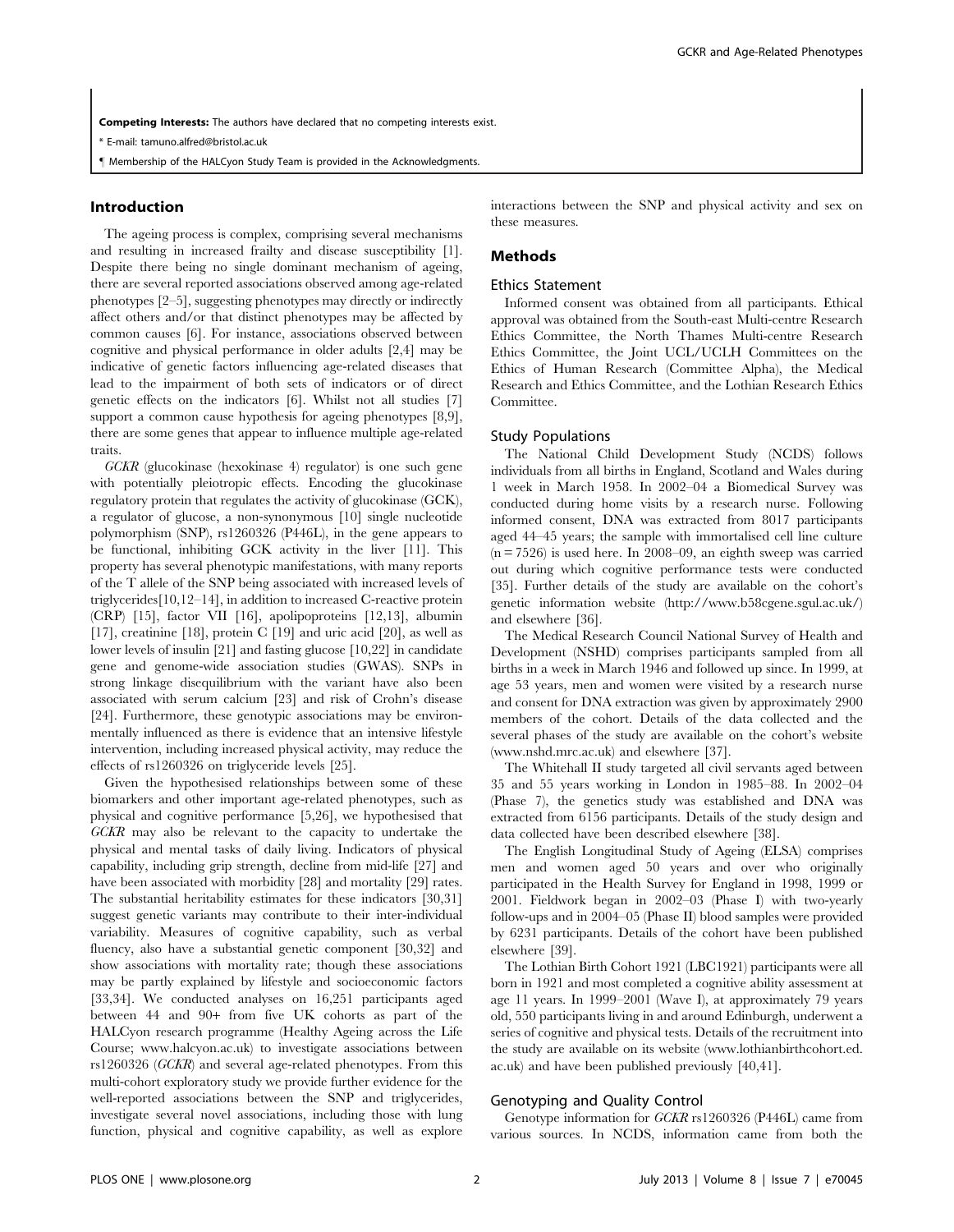Illumina HumanHap550K v3 and Illumina 1.2 M chips (www. illumina.com) [42]. Data in NSHD and Whitehall II came from the Illumina Metabochip. In ELSA, the closest available proxy was used; SNP rs780094, in very strong linkage disequilibrium  $(r^2 = 0.93; 1000$  Genomes Pilot 1, CEU population), was obtained via the Applied Biosystems SNPlex 48-plex SNP genotyping system. Information for LBC1921 came from the Illumina Human 610-Quadv1 Chip [43]. Departure from the Hardy-Weinberg equilibrium was assessed in all studies using the chi-square test.

#### Phenotypes

Anthropometry and biological function. Several measures of anthropometry and biological function were used, where available in the cohorts. Body mass index  $(BMI \t{kg/m^2})$  was calculated as weight divided by height squared derived from measurements conducted at clinics, during a clinical interview in the home, or from self-report. Waist-hip ratio (WHR) was defined as waist circumference (cm) divided by hip circumference (cm). Sitting systolic blood pressure (SBP), diastolic blood pressure (DBP) (mmHg) and pulse rate (BPM) were recorded at the clinical interview; where more than one measurement was taken the mean values were used in analysis. Spirometry was used to assess lung function: forced vital capacity (FVC) and forced expiratory volume (FEV) in 1s (L); the highest value was used in the analyses. Blood samples were used to measure fibrinogen  $(g/L)$ , total, low-density lipoprotein (LDL) and high-density lipoprotein (HDL) cholesterol (mmol/L), triglycerides (mmol/L), fasting glucose (mmol/L) and non-fasting glycosylated hemoglobin (HbA1c, %).

Cognitive capability. A number of cognitive performance tests in the different studies were used to assess cognitive capability. Different assessments of verbal memory were conducted: in ELSA and NCDS, a list of 10 common words were used, with participants asked to recall the list immediately and again after a delay, the mean score was used in the analysis; in NSHD, 15 words were used over three trials; in Whitehall II 20 words were used; responses in NSHD and Whitehall II were given in writing. In Whitehall II, participants recalled in writing in 1 min as many words as possible beginning with 'S' to assess phonemic fluency, while in LBC1921 three letters 'C', 'F' and 'L' were used with responses given orally. Participants were asked to recall as many animals as possible within 1 min to measure semantic fluency; responses were given orally in ELSA, NCDS and NSHD, and in writing in Whitehall II. To assess search speed [44], 1-min letter searches among grids of letters were used; 600 letters in NSHD and 780 in ELSA and NCDS.

Physical capability and activity. Grip strength was measured in NSHD, ELSA and LBC1921 using electronic or hydraulic dynamometers, with the best measure used in the analysis where more than one trial was conducted. Speeds were calculated from timed walks over 2.44 m (8 feet) and 6 m carried out in ELSA and LBC1921 respectively, with the fastest speed used in the analysis where more than one trial was conducted. Timed chair rises [45] involved asking participants to rise from a chair and sit back down 5 times in ELSA and 10 times in NSHD; the reciprocal of time taken in seconds  $\times$  100 [46] was used in the analysis. Standing balance tests were conducted with participants' eyes open using the Flamingo Balanace Test [47] (stopped at 30 s) in NSHD and the side-by-side, semi-tandem and full tandem [48] in ELSA. Poor standing balance was defined for this analysis as the inability to complete 5 s. Further details of these measurements in these cohorts are presented elsewhere [49]. Levels of physical activity were derived from self-reported levels using questionnaires. Individuals were categorised as 'physically active' in this analysis if they engaged in at least moderate sport or activities at least monthly in NCDS, NSHD and LBC1921, or vigorous sport or activities at least monthly in ELSA or at least weekly in Whitehall II.

## Statistical Methods

Where information on ethnicity was collected, non-European participants were excluded from analyses in order to avoid confounding from population stratification [50]. Within studies, linear and logistic regression analyses were conducted on the continuous and dichotomous traits within the cohorts respectively, adjusting for age in the age heterogeneous cohorts of ELSA and Whitehall II, as well as sex. Given the strong associations with triglycerides [12,13], in a second model, measures were additionally adjusted for it, as well as height and weight, except when testing for the associations with height, weight, BMI and triglycerides. Additive models were used with genotypes coded as 0, 1 and 2 for the number of minor alleles. Likelihood ratio tests were used to compare the fit of the additive models compared with the full genotype models. For continuous traits, the normality of the standardised residuals was inspected with distributional diagnostic plots. For the harmonisation of continuous traits that were used to obtain pooled estimates of the genotypic effects, zscore units were calculated in each study by subtracting the study mean and dividing by its standard deviation. The overall mean for z-scores is 0 and standard deviation 1. Two-step [51] metaanalyses using a random-effects model were performed to obtain pooled genotypic effects. The  $I^2$  measure was used to quantify heterogeneity [52]. Additionally, meta-analyses of the interaction terms in the second model between the SNP and physical activity, as well as between the SNP and sex were conducted for all outcome measures. Reporting of the analyses met the appropriate items of recommended checklists [53,54]. A two-tailed significance level of  $p<0.05$  was used as evidence of statistical significance. Statistical analysis was performed in Stata 11.2 (StataCorp LP). Quanto [55] was used for power calculations using the overall minor allele frequency (MAF) of 0.39.

#### Results

## Cohort Summaries and Genotyping Quality

Of the 17,004 participants with valid genotypic data, 753 (4.4%) were excluded due to missing values of height, weight and triglycerides, leaving 16,251, as presented in Table 1. Similar genotypic frequencies were observed across the studies and the HWE condition was met for both sources of the NCDS data, as well as for all other studies (p-values $> 0.07$ ), except NSHD (pvalue  $= 0.03$ ).

#### Associations between Genotype and Phenotypes

Results of the investigations between the SNP and measures of anthropometry and biological function are presented in Table 2 and Table S1. Evidence of associations in the pooled analyses between the SNP and measures of anthropometry were only observed after adjusting for triglycerides, with the T allele being associated with lower weight and BMI (Figure S1). The T allele was also associated with lower WHR after adjusting for age, sex and triglycerides (p-value  $= 0.002$ ; data not shown), though this association no longer remained after additional adjustment for height and weight (Table 2). There was no evidence for associations between the GCKR genotype and measures of blood pressure or pulse rate from the pooled results of either model (pvalues > 0.2; Table 2 and Table S1). There was some evidence that the T allele was associated with higher FVC, after additional adjustment for height, weight and triglycerides (Table 2, Table S1,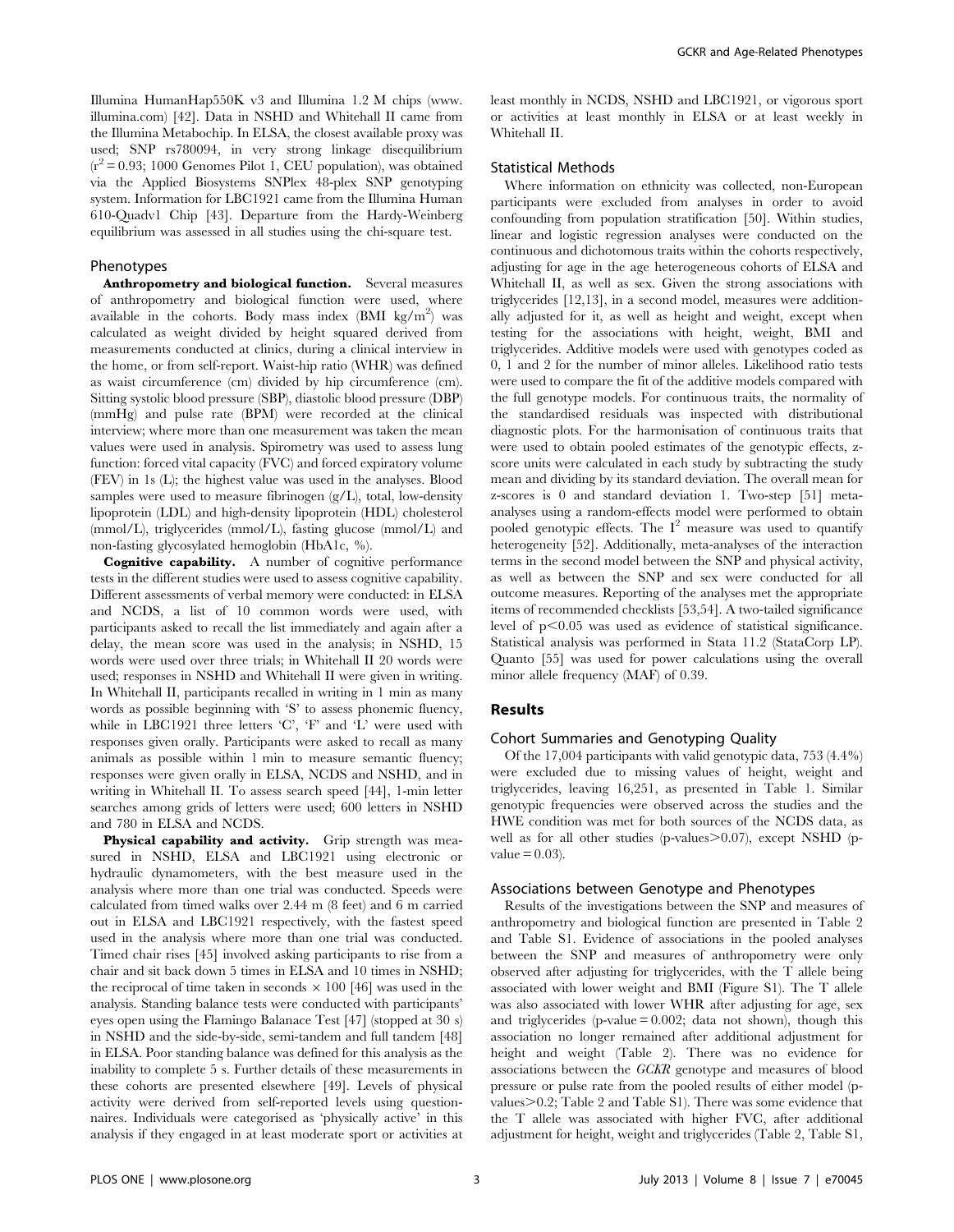Table 1. Summary of Sex, Age and GCKR Genotype Frequencies by Cohort.

| l Cohort     | Male $(\% )$ | Age* in years, | C/C         | C/T         | T/T         | <b>Total</b> |
|--------------|--------------|----------------|-------------|-------------|-------------|--------------|
|              |              | median (range) | n(%)        | n(%)        | n(%)        |              |
| <b>NCDS</b>  | 50           | 44             | 1901 (36.4) | 2513 (48.1) | 808 (15.5)  | 5222         |
| <b>NSHD</b>  | 47           | 53             | 819 (35.8)  | 1141 (49.8) | 329 (14.4)  | 2289         |
| Whitehall II | 77           | 59 (50-73)     | 1110 (35.3) | 1535 (48.8) | 502 (16.0)  | 3147         |
| <b>ELSA</b>  | 46           | $64(52-90+)$   | 1922 (37.7) | 2438 (47.8) | 736 (14.4)  | 5096         |
| LBC1921      | 42           | 79 (77-80)     | 195 (39.2)  | 230 (46.3)  | 72 (14.5)   | 497          |
| Total        | 54           | 53 $(44-90+)$  | 5947 (36.6) | 7857 (48.3) | 2447 (15.1) | 16251        |

\*Age at phase from which the majority of variables are taken, i.e. ELSA: II; LBC1921: I; NCDS: Biomedical Survey (2002); NSHD: 1999 Collection; Whitehall II: VII. ELSA: English Longitudinal Study of Ageing; NCDS: National Child Development Study; NSHD: National Survey of Health and Development.  $\frac{1}{1}$ rs780094 in ELSA,  $r^2 = 0.93$  with rs1260326.

doi:10.1371/journal.pone.0070045.t001

Figure S2), though there was heterogeneity in the associations with FEV. Evidence for an association between the T allele and increased HDL cholesterol was apparent in the second model (Figure S3), with evidence for heterogeneity among the studies. There was very strong evidence for an association between the T allele and higher levels of triglycerides, which strengthened after adjustment for body size (p-value =  $3 \times 10^{-11}$ ; Figure S4). Associations between the T allele and lower glucose were also stronger in the second model (Figure S5). There was no evidence for associations between the SNP and fibrinogen or LDL cholesterol  $(p\n-values>0.1)$ .

No genotypic associations were observed for any of the cognitive capability traits in the pooled analyses (p-values $\geq 0.1$ ; Table 3), or for any of the measures of physical capability (p-values $>0.1$ ; Table 4). Additional adjustment for glucose did not materially

change the null associations observed for the cognitive and physical capability measures (data not shown).

In only a relatively small number of tests did the per allele model represent a significantly poorer fit than the full genotype model (indicated in Table 3 and Table S1).

## Interactions between Genotype and Physical Activity

There was suggestive evidence that physical activity attenuated the negative association between the minor allele and weight towards the null (pooled p-value for interaction terms for weight  $= 0.07$ , Figure S6; BMI p-value  $= 0.1$ , data not shown) with effects only observed in the physically inactive individuals when analysed separately (pooled beta for weight  $z$ -score  $= -0.06$ , p-value =  $0.0001$ , n = 8289 in inactive; beta =  $-0.02$ , p-value = 0.1,  $n = 7854$  in active; data not shown). There was also suggestive

#### Table 2. Anthropometry and Biological Function by GCKR Genotype (Pooled Results).

|                                |              | Model 1*                      |                      |                   | Model 2**                     |                       |                   |  |
|--------------------------------|--------------|-------------------------------|----------------------|-------------------|-------------------------------|-----------------------|-------------------|--|
| Variable                       | <b>Total</b> | Beta (95% CI)                 | p                    | $I^{2\%}$ ; Het p | Beta (95% CI)                 | p                     | $I^{2\%}$ ; Het p |  |
| Height, cm                     | 16251        | $-0.011$ ( $-0.030 - 0.007$ ) | 0.23                 | 24.6; 0.26        | $0.006 (-0.011 - 0.023)$      | 0.48                  | 23.7; 0.26        |  |
| Weight, kg                     | 16251        | $-0.018$ ( $-0.047 - 0.011$ ) | 0.23                 | 45.1; 0.12        | $-0.040$ ( $-0.061 - 0.020$ ) | 0.0001                | 15.9; 0.31        |  |
| BMI, $kg/m2$                   | 16251        | $-0.011 (-0.041 - 0.019)$     | 0.48                 | 37.1; 0.17        | $-0.045$ ( $-0.067 - 0.022$ ) | 0.0001                | 7.4; 0.36         |  |
| Waist-hip ratio                | 15680        | $0.006 (-0.011 - 0.022)$      | 0.51                 | 0.0; 0.51         | $-0.010$ ( $-0.024 - 0.004$ ) | 0.15                  | 0.0; 0.77         |  |
| Systolic blood pressure, mmHq  | 15630        | $0.007 (-0.027 - 0.041)$      | 0.67                 | 51.9; 0.08        | $-0.002$ ( $-0.035 - 0.032$ ) | 0.92                  | 52.8; 0.08        |  |
| Diastolic blood pressure, mmHq | 15630        | $0.003 (-0.035 - 0.042)$      | 0.87                 | 61.3; 0.035       | $-0.003$ ( $-0.041 - 0.036$ ) | 0.90                  | 63.6; 0.027       |  |
| Pulse rate, BPM                | 11990        | $-0.003$ ( $-0.028 - 0.022$ ) | 0.80                 | 0.0; 0.55         | $-0.015$ ( $-0.039 - 0.010$ ) | 0.24                  | 0.0; 0.42         |  |
| Forced vital capacity, L       | 12587        | $0.013 (-0.006 - 0.032)$      | 0.19                 | 0.0; 0.64         | $0.022$ (0.005-0.039)         | 0.013                 | 0.0; 0.49         |  |
| Forced expiratory volume, L    | 12588        | $0.019 (-0.012 - 0.051)$      | 0.23                 | 51.5; 0.10        | $0.030 (-0.005 - 0.065)$      | 0.09                  | 65.0; 0.036       |  |
| Fibrinogen, g/L                | 13530        | $0.020 (-0.011 - 0.050)$      | 0.21                 | 30.9; 0.23        | $0.019 (-0.008 - 0.046)$      | 0.16                  | 15.7; 0.31        |  |
| Total cholesterol, mmol/L      | 16251        | $0.052$ (0.019-0.084)         | 0.0018               | 47.6; 0.11        | $0.013 (-0.018 - 0.045)$      | 0.41                  | 51.2; 0.08        |  |
| HDL cholesterol, mmol/L        | 15575        | $0.000 (-0.037 - 0.037)$      | 0.98                 | 64.3; 0.038       | $0.042$ (0.003-0.081)         | 0.033                 | 75.0; 0.007       |  |
| Log triglycerides, mmol/L      | 16251        | $0.105(0.064 - 0.147)$        | $6.2 \times 10^{-7}$ | 67.4; 0.015       | $0.112(0.079 - 0.145)$        | $2.8 \times 10^{-11}$ | 54.9; 0.064       |  |
| LDL cholesterol, mmol/L        | 15128        | $-0.004$ ( $-0.027-0.019$ )   | 0.75                 | 0.0; 0.73         | $-0.018$ ( $-0.041 - 0.005$ ) | 0.12                  | 0.0; 0.90         |  |
| Glucose                        | 14106        | $-0.042$ ( $-0.066 - 0.018$ ) | 0.0007               | 0.0:0.60          | $-0.056$ ( $-0.080 - 0.033$ ) | $2.6 \times 10^{-6}$  | 0.0; 0.74         |  |

Het- heterogeneity. Beta coefficients per T allele based on z-scores.

\*Adjusted for age and sex.

\*\*Additional adjustments: i) height model: weight and triglycerides; ii) weight model: height and triglycerides; iii) triglycerides model: height and weight; iv) BMI model: triglycerides; v) all other models: height, weight and triglycerides.

" Glucose in mmol/L or HbA1c in %.

doi:10.1371/journal.pone.0070045.t002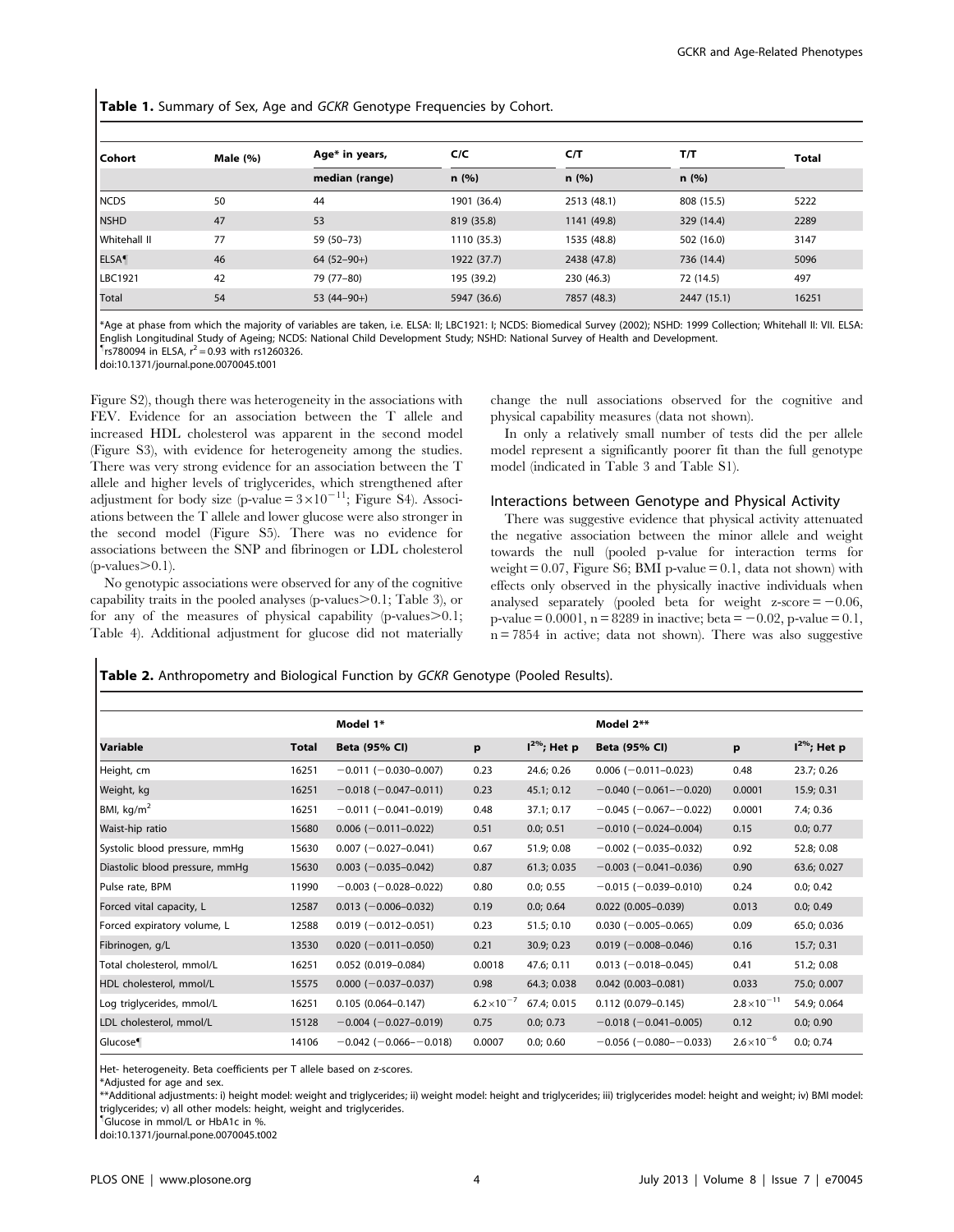Table 3. Cognitive Capability by Cohort and GCKR Genotype.

|                             |              |                   | Model 1*                   |      |                 | Model 2**                  |        |               |
|-----------------------------|--------------|-------------------|----------------------------|------|-----------------|----------------------------|--------|---------------|
| Variable                    | Cohort       | Mean (SD) [n]     | Beta (95% CI)              | p    | $l^2\%$ ; Het p | Beta (95% CI)              | р      | $12%$ ; Het p |
| Word recall- 10 words       | <b>NCDS</b>  | 6.0(1.5)[5159]    | $0.00 (-0.04 - 0.04)$      | 0.85 |                 | $0.01$ (-0.03-0.04)        | 0.79   |               |
| Word recall- 45 words       | <b>NSHD</b>  | 23.9 (6.3) [2235] | $0.05$ (-0.01-0.12)        | 0.08 |                 | $0.07(0.01 - 0.13)$        | 0.0324 |               |
| Word recall- 20 words       | Whitehall II | 7.0 (2.4) [3103]  | $-0.03$ ( $-0.08-0.02$ )   | 0.25 |                 | $-0.02$ ( $-0.07-0.02$ )   | 0.33   |               |
| Word recall- 10 words       | <b>ELSA</b>  | 5.0 (1.7) [5044]  | $0.02$ (-0.02-0.06)        | 0.31 |                 | $0.03$ (-0.01-0.06)        | 0.16   |               |
|                             | Pooled       | [15541]           | $0.010 (-0.019 - 0.038)$   | 0.50 | 37.6; 0.19      | $0.016 (-0.016 - 0.047)$   | 0.33   | 48.5; 0.12    |
| Phonemic fluency- 1 letter  | Whitehall II | 16.0 (4.1) [3093] | $0.03$ (-0.02-0.08)        | 0.20 |                 | $0.04 (-0.01 - 0.09)$      | 0.11   |               |
| Phonemic fluency- 3 letters | LBC1921      | 40.5 (12.1) [494] | $0.01 (-0.12 - 0.14)$      | 0.84 |                 | $-0.00$ ( $-0.13-0.13$ )   | 0.99   |               |
|                             | Pooled       | [3587]            | $0.030 (-0.016 - 0.077)$   | 0.20 | 0.0; 0.78       | $0.035 (-0.012 - 0.082)$   | 0.14   | 0.0; 0.56     |
| Semantic fluency            | <b>NCDS</b>  | 22.5 (6.3) [5189] | $-0.01$ ( $-0.05 - 0.03$ ) | 0.67 |                 | $-0.01$ ( $-0.05 - 0.03$ ) | 0.73   |               |
|                             | <b>NSHD</b>  | 23.7 (6.8) [2275] | $0.00 (-0.06 - 0.06)$      | 0.96 |                 | $0.01$ (-0.05-0.07)        | 0.80   |               |
|                             | Whitehall II | 16.0 (3.7) [3103] | $0.00 (-0.05 - 0.05)$      | 0.90 |                 | $0.01$ (-0.04-0.06)        | 0.63   |               |
|                             | <b>ELSA</b>  | 20.3 (6.1) [5047] | $0.03$ (-0.01-0.07)        | 0.14 |                 | $0.03$ (-0.00-0.07)        | 0.08   |               |
|                             | Pooled       | [15614]           | $0.008 (-0.014 - 0.030)$   | 0.49 | 0.0; 0.59       | $0.013 (-0.009 - 0.035)$   | 0.26   | 0.0; 0.53     |
| Search speed- 780 letters   | <b>NCDS</b>  | 333 (86) [5089]   | $0.01$ (-0.03-0.05)        | 0.60 |                 | $0.01$ (-0.03-0.05)        | 0.59   |               |
| Search speed- 600 letters   | <b>NSHD</b>  | 282 (76) [2264]   | $0.00 (-0.06 - 0.06)^+$    | 0.95 |                 | $0.01$ (-0.05-0.07)        | 0.73   |               |
| Search speed- 780 letters   | <b>ELSA</b>  | 300 (90) [4990]   | $0.01$ (-0.03-0.05)        | 0.74 |                 | $0.01$ (-0.03-0.05)        | 0.58   |               |
|                             | Pooled       | [12343]           | $0.007 (-0.018 - 0.033)$   | 0.57 | 0.0; 0.97       | $0.011 (-0.014 - 0.036)$   | 0.39   | $0.0:$ >0.99  |

Het- heterogeneity. Beta coefficients per T allele based on z-scores. NCDS: Sweep 8 (2008).

\*Adjusted for age and sex.

\*\*Additionally adjusted for height, weight and triglycerides in all models.

<sup>†</sup>Full genotype model representing a significantly better fit than the given per allele model.

doi:10.1371/journal.pone.0070045.t003

## Table 4. Physical Capability by Cohort and GCKR Genotype.

|                                            |             |                         | Model 1*                   |      |               | Model 2**                |      |               |
|--------------------------------------------|-------------|-------------------------|----------------------------|------|---------------|--------------------------|------|---------------|
| Variable                                   | Cohort      | Mean (SD) [n]           | Beta (95% CI)              | p    | $12%$ ; Het p | Beta (95% CI)            | p    | $I2%$ ; Het p |
| Grip strength, kg                          | <b>NSHD</b> | 37.8 (14.4) [2206]      | $-0.01$ ( $-0.05 - 0.04$ ) | 0.77 |               | $0.00$ (-0.04-0.05)      | 0.84 |               |
|                                            | <b>ELSA</b> | 32.2 (11.5) [5053]      | $-0.00$ ( $-0.03 - 0.02$ ) | 0.86 |               | $0.00 (-0.02 - 0.03)$    | 0.82 |               |
|                                            | LBC1921     | 26.7 (9.1) [497]        | $-0.06$ ( $-0.14 - 0.02$ ) | 0.16 |               | $-0.06$ ( $-0.14-0.02$ ) | 0.14 |               |
|                                            | Pooled      | [7756]                  | $-0.007(-0.027-0.014)$     | 0.53 | 0.0; 0.44     | $-0.002$ (-0.025-0.021)  | 0.87 | 11.8; 0.32    |
| Timed 2.44 m<br>walk, m/s                  | <b>ELSA</b> | 0.94 (0.29) [3222]      | $0.03$ (-0.01-0.08)        | 0.17 |               | $0.05$ (-0.00-0.09)      | 0.05 |               |
| Timed 6 m<br>walk, m/s                     | LBC1921     | 1.41 (0.37) [494]       | $0.01$ (-0.12-0.13)        | 0.92 |               | $-0.02$ (-0.15-0.10)     | 0.69 |               |
|                                            | Pooled      | [3716]                  | $0.029 (-0.014 - 0.073)$   | 0.19 | 0.0; 0.69     | $0.034 (-0.015 - 0.084)$ | 0.17 | 8.4; 0.30     |
| Timed chair<br>rises¶-10 rises             | <b>NSHD</b> | 5.2 (1.7) [2148]        | $0.01$ (-0.05-0.08)        | 0.69 |               | $0.01$ (-0.05-0.07)      | 0.76 |               |
| Timed chair<br>rises <sup>-</sup> -5 rises | <b>ELSA</b> | 9.7 (3.1) [4472]        | $0.02$ (-0.02-0.06)        | 0.24 |               | $0.03$ (-0.01-0.07)      | 0.17 |               |
|                                            | Pooled      | [6620]                  | $0.021 (-0.013 - 0.054)$   | 0.23 | 0.0; 0.77     | $0.022 (-0.011 - 0.056)$ | 0.19 | 0.0; 0.64     |
| Variable                                   | Cohort      | Total n $(%)^{\dagger}$ | OR (95% CI)                | p    | $12%$ ; Het p | OR (95% CI)              | p    | $12%$ ; Het p |
| Balance <5s-One<br>legged                  | <b>NSHD</b> | 87 (3.9)                | $1.15(0.84 - 1.58)$        | 0.37 |               | $1.18(0.86 - 1.62)$      | 0.32 |               |
| Balance <5s-Tandem                         | <b>ELSA</b> | 573 (11.2)              | $0.96(0.84 - 1.10)$        | 0.58 |               | $0.94(0.81 - 1.08)$      | 0.35 |               |
|                                            | Pooled      | [660/7326]              | $0.995(0.865 - 1.144)$     | 0.94 | 7.9: 0.30     | 1.001 (0.816-1.229)      | 0.99 | 39.7; 0.20    |

Het- heterogeneity. Beta coefficients per T allele based on z-scores.

\*Adjusted for age and sex.

\*\*Additionally adjusted for height, weight and triglycerides in all models.

<sup>1</sup> Reciprocal of time taken in sec  $\times$  100.

Data within cohorts represent the number (%) of participants unable to balance for at least 5s. Data for pooled row represent the number of participants unable to balance for at least 5s/number of participants who performed the test.

doi:10.1371/journal.pone.0070045.t004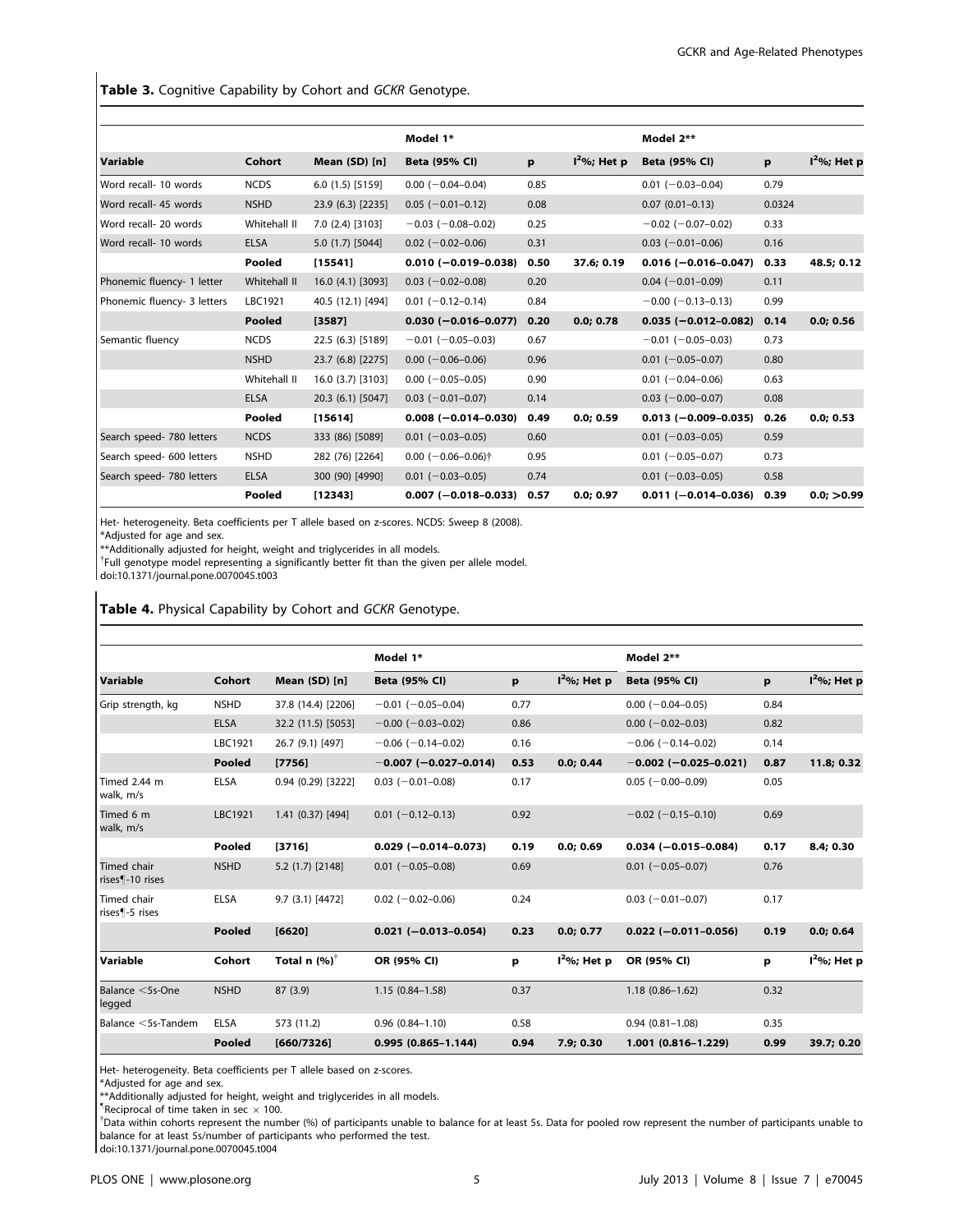evidence that the raising effects of the minor allele on logtransformed triglycerides was larger among the physically inactive individuals by around 0.04 z-score units (pooled p-value for interaction terms = 0.06; Figure S7). Figure S8 shows evidence for different genotypic effects in the two groups on LDL cholesterol (pooled p-value for interaction terms  $= 0.04$ ), with a negative effect of the minor allele observed in the physically active group when analysed separately (pooled beta for LDL cholesterol z-score = 0.01, p-value = 0.7,  $n = 7725$  in inactive; beta = -0.04, p-value = 0.008, n = 7364 in active; data not shown). There was no evidence that the genotypic effects on the other measures differed by physical activity status (p-values $\geq$ 0.09, data not shown).

#### Interactions between Genotype and Sex

Figures S9 and S10 show that there is evidence that the effects of the genotype on SBP and DBP differed by sex (pooled p-value for interaction terms = 0.002 and 0.005, respectively), with a lowering effect of the minor allele observed in males but not females when analysed separately (e.g. pooled beta for SBP z $score = -0.04$ , p-value = 0.01, n = 8431 in males; beta = 0.04, pvalue  $= 0.1$ , n  $= 7199$  in females; data not shown). There was also evidence for an interaction between the genotype and sex on FEV, fibrinogen and phonemic fluency (pooled p-values for interaction terms  $= 0.04$ , 0.01 and 0.01, respectively; Figures S11 to S13), though in neither sex did the effects reach statistical significance.

## Discussion

We examined associations between the functional [11] GCKR SNP rs1260326 (P446L) and several age-related phenotypes, including previously investigated cardiometabolic biomarkers as well as novel investigations into other phenotypes including measures of cognitive and physical capability, in 16,251 men and women aged between 44 and 90+ years from five UK cohorts. We confirmed the well-reported associations between the minor (T) allele of the SNP and higher levels of triglycerides and lower levels of glucose. In addition, we observed an association between the allele and lower weight and BMI, as well as higher FVC and HDL, which was only apparent after adjusting for triglycerides. A stronger association with glucose was observed after triglyceride adjustment. Despite the reported associations with a range of biomarkers [12,13,15–20], we found no strong evidence for associations between the SNP and our other age-related phenotypes, including measures of grip strength and verbal memory. Our investigation into interactions between the genotype and selfreported physical activity on our phenotypes provide further evidence for a possible reduction in the genotypic effect on triglycerides in physically active individuals [25], a reduction in triglyceride-adjusted LDL cholesterol in active individuals, as well as evidence for the triglyceride-adjusted effect on weight occurring in physically inactive individuals only. We also found evidence for sex differences in the genotypic effects on SBP and DBP with reduced effects of the T allele only observed in males. These findings may provide insight into the mechanisms of GCKR on various phenotypes and should encourage the continued exploration into the modifiers of the genotypic effects of this and other genes.

GWAS and candidate gene studies have identified SNPs in GCKR that are strongly associated with a range of traits. In particular, there is very strong evidence that the T allele of rs1260326 is associated with increased levels of triglycerides [12,13], CRP [15] and lower glucose [10], however there is disagreement among previous reports regarding the associations for some other phenotypes. For instance, many studies including one conducted in 4363 Europeans [21] found no association between the SNP and BMI and WHR, whereas an investigation into 2900 Han Chinese older adults found an association between the T allele and lower BMI and waist circumference [56] which, unlike in our study, was apparent before adjustment for triglycerides. Furthermore, differences have been reported for SNPs in the gene regarding associations with apolipoprotein B  $[12,13]$ , LDL  $[14,57]$  and HDL cholesterol  $[14,58]$ . With respect to the latter, similar to our findings, a positive association with the minor allele of  $rs780094$  ( $r^2$  with  $rs1260326$  is 0.93) and HDL cholesterol was observed only after adjusting for triglycerides in a study of around 10,000 middle-aged adults [59]; suggesting the very strong association with triglycerides may be confounding associations between SNPs in the gene and other traits. Our findings for differential genotypic effects on triglycerides, LDL cholesterol and weight by physical activity status are in line with other reports that suggest that physical activity can modify genetic effects [60,61] and, along with confounding by triglycerides, may provide insight into the contributing factors for the mixed reports for associations of SNPs in GCKR on phenotypes. We also found evidence for an interaction between the GCKR genotype and sex on SBP and DBP, though, a large multi-study investigation comprising over 34,000 individuals of European ancestry found no association between SNP rs780094 and SBP and DBP [58], however, further investigations into these associations by sex are required to determine whether our findings in males are true associations.

To the best of our knowledge, this is the first report of an investigation between SNPs in GCKR and measures of lung function, physical and cognitive capability. The null associations observed for physical and cognitive capability, both before and after adjustment for triglycerides, glucose, and body size, in either sex or physical activity group, from our large multi-cohort study provides evidence against the importance of the gene to ageing beyond cardiometabolic biomarkers and weight. Sample size calculations determined that we were well-powered to detect reasonably small effects on quantitative traits. For example, around 5000 individuals would be required to detect a beta coefficient of 0.06 z-score units with 80% power at the 5% significance level, corresponding to a difference in semantic fluency of around 0.7 points between the two homozygote groups, assuming a standard deviation of 6, or around 1.3 kg in grip strength, assuming a standard deviation of 11. Whilst further larger investigations into the measures of cognitive and physical capability could reveal some associations, our study did not provide evidence for an effect of GCKR rs1260326 on these traits. Therefore, GCKR appears not to be a common cause of ageing from the phenotypes we investigated and, as yet, there appear to be very few examples of genes that independently influence a range of diverse ageing domains.

As adjusting for triglycerides revealed further or stronger associations for the SNP with some traits, the lack of availability of other biomarkers in our study may mean that we have missed the identification of further associations. For example, a triglyceride-independent effect on CRP has been observed [25] and relationships between inflammatory biomarkers of ageing and cognitive capability have been hypothesised [26]. Therefore, further investigations into cognitive and physical capability in studies that can adjust for other biomarkers may be useful.

#### Conclusion

The results of this large multi-cohort study of middle-aged to older adults confirm associations between the functional GCKR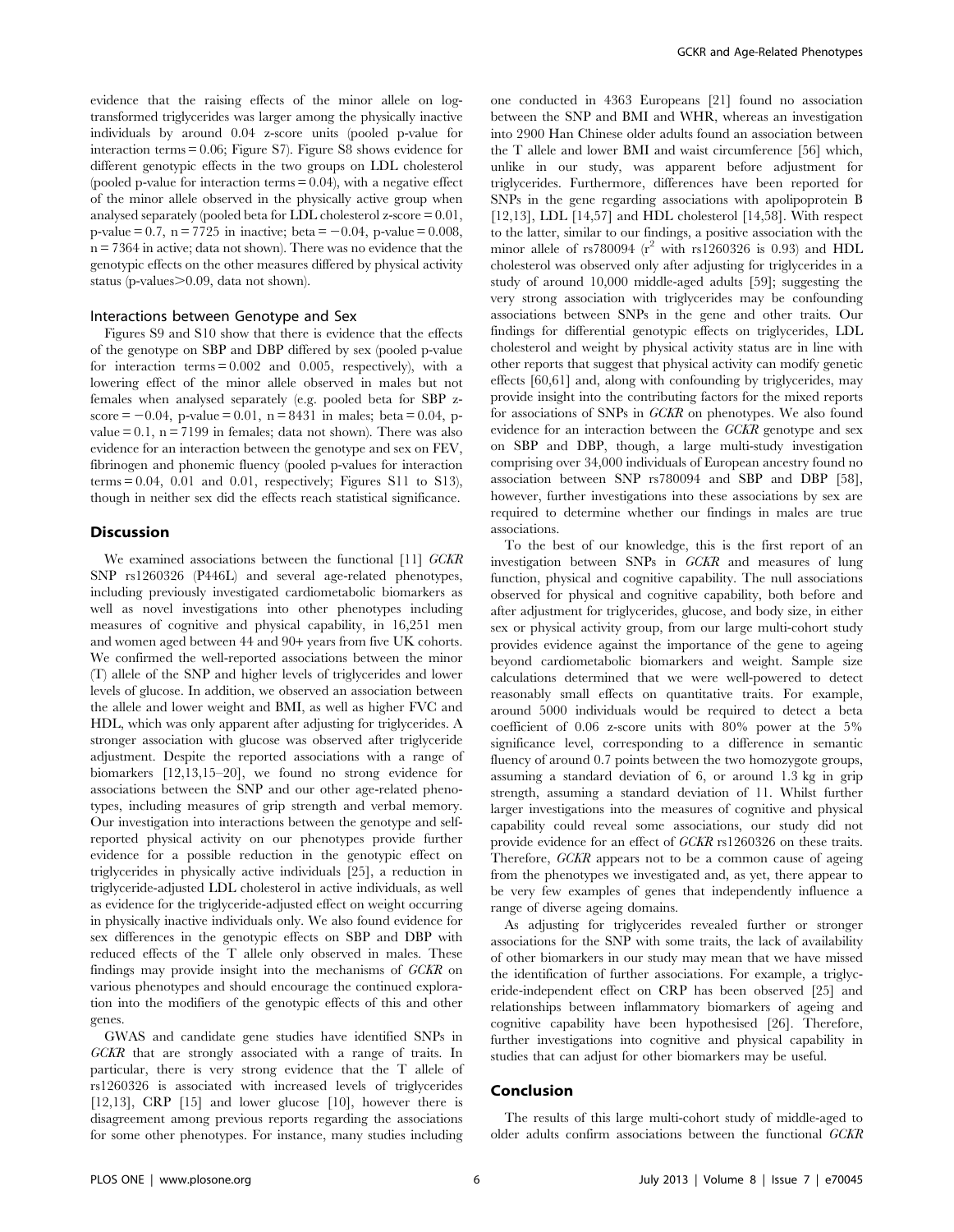SNP rs1260326 (P446L) and triglycerides and glucose, suggest an environmentally modifiable effect on triglycerides, LDL and weight, but do not provide evidence for its relevance to other ageing phenotypes, such as grip strength and verbal memory.

## Supporting Information

Figure S1 Meta-analysis for the Associations between GCKR Genotype and BMI. Adjusted for age, sex and triglycerides. Coefficients based on z-scores. (TIF)

Figure S2 Meta-analysis for the Associations between GCKR Genotype and FVC. Adjusted for age, sex, height, weight and triglycerides. Coefficients based on z-scores. (TIF)

Figure S3 Meta-analysis for the Associations between GCKR Genotype and HDL Cholesterol. Adjusted for age, sex, height, weight and triglycerides. Coefficients based on zscores.

(TIF)

Figure S4 Meta-analysis for the Associations between GCKR Genotype and Log Triglycerides. Adjusted for age, sex, height and weight. Coefficients based on z-scores. (TIF)

Figure S5 Meta-analysis for the Associations between GCKR Genotype and Glucose. Adjusted for age, sex, height, weight and triglycerides. Coefficients based on z-scores. HbA1c(%) in NCDS, NSHD and LBC1921; glucose (mmol/L) in Whitehall II and ELSA.

(TIF)

Figure S6 Meta-analysis for the Interaction between GCKR Genotype and Physical Activity on Weight. Adjusted for age, sex, height and triglycerides. Coefficients based on z-scores. Comparing participants defined as physically active to those physical inactive.

(TIF)

Figure S7 Meta-analysis for the Interaction between GCKR Genotype and Physical Activity on Log Triglycerides. Adjusted for age, sex, height and weight. Coefficients based on z-scores. Comparing participants defined as physically active to those physical inactive.

(TIF)

Figure S8 Meta-analysis for the Interaction between GCKR Genotype and Physical Activity on LDL Cholesterol. Adjusted for age, sex, height, weight and triglycerides. Coefficients based on z-scores. Comparing participants defined as physically active to those physical inactive. (TIF)

Figure S9 Meta-analysis for the Interaction between GCKR Genotype and Sex on Systolic Blood Pressure. Adjusted for age, height, weight and triglycerides. Coefficients based on z-scores. Comparing females to males. (TIF)

Figure S10 Meta-analysis for the Interaction between GCKR Genotype and Sex on Diastolic Blood Pressure. Adjusted for age, height, weight and triglycerides. Coefficients based on z-scores. Comparing females to males. (TIF)

Figure S11 Meta-analysis for the Interaction between GCKR Genotype and Sex on FEV. Adjusted for age, height, weight and triglycerides. Coefficients based on z-scores. Comparing females to males. (TIF)

Figure S12 Meta-analysis for the Interaction between GCKR Genotype and Sex on Fibrinogen. Adjusted for age, height, weight and triglycerides. Coefficients based on z-scores. Comparing females to males. (TIF)

Figure S13 Meta-analysis for the Interaction between GCKR Genotype and Sex on Phonemic Fluency. Adjusted for age, height, weight and triglycerides. Coefficients based on zscores. Comparing females to males. (TIF)

Table S1 Anthropometry and Biological Function by GCKR Genotype (Full Results). Het- heterogeneity. Beta coefficients per T allele based on z-scores. \*Adjusted for age and sex. \*\*Additionally adjusted for height, weight and triglycerides in all models, except: i) height- weight and triglycerides, ii) weightheight and triglycerides, iii) triglycerides-height and weight. {Full genotype model representing a significantly better fit than the given per allele model. Whitehall II: fibrinogen from Phase V.

## Acknowledgments

(DOC)

We thank Jorgen Engmann, Jon Johnson, Aida Sanchez, Andrew Taylor and Andrew Wong for providing data.

We thank the Lothian Birth Cohort 1921 participants. We thank the Scottish Council for Research in Education for allowing access to the Scottish Mental Survey 1932.

The HALCyon Study team also includes: Paula Aucott, Department of Geography, University of Portsmouth, Portsmouth, United Kingdom; Leone Craig, Institute of Applied Health Sciences, University of Aberdeen, Aberdeen, UK; Panayotes Demakakos, Department of Epidemiology and Public Health, University College London, London, UK; Catharine Gale, MRC Lifecourse Epidemiology Unit, University of Southampton, Southampton, UK; John Gallacher, Department of Primary Care and Public Health, Cardiff University, Cardiff, UK; Mike Gardner, School of Social and Community Medicine, University of Bristol, Bristol, UK; James Goodwin, Age UK, UK; Carmen Martin-Ruiz, Institute for Ageing and Health, Newcastle University, Newcastle, UK; Geraldine McNeill, Institute of Applied Health Sciences, University of Aberdeen, Aberdeen, UK; Gita Mishra, School of Population Health, University of Queensland, Herston, Australia; Zeinab Mulla, MRC Unit for Lifelong Health and Ageing and Institute of Epidemiology and Health Care, University College London, London, UK; Emily Murray, MRC Unit for Lifelong Health and Ageing and Institute of Epidemiology and Health Care, University College London, London, UK; Sam Parsons, Centre for Longitudinal Studies, Institute of Education, London, UK; Marcus Richards, MRC Unit for Lifelong Health and Ageing and Institute of Epidemiology and Health Care, University College London, London, UK; Paul Shiels, Institute of Cancer Sciences, University of Glasgow, Glasgow, UK; Humphrey Southall, Department of Geography, University of Portsmouth, Portsmouth, UK; Alison Stephen, MRC Human Nutrition Research, Elsie Widdowson Laboratory, Cambridge, UK; Andrew Steptoe, Department of Epidemiology and Public Health, University College London, London, UK; Kate Tilling, School of Social and Community Medicine, University of Bristol, Bristol, UK; Vicky Tsipouri, MRC Unit for Lifelong Health and Ageing and Institute of Epidemiology and Health Care, University College London, London, UK; Thomas von Zglinicki, Institute for Ageing and Health, Newcastle University, Newcastle, UK; Lawrence Whalley, Institute of Applied Health Sciences, University of Aberdeen, Aberdeen, UK.

## Author Contributions

Conceived and designed the experiments: INMD. Analyzed the data: TA. Wrote the paper: TA. Advised on the statistical analyses and contributed to the manuscript: INMD YB-S. Contributed the HALCyon programme: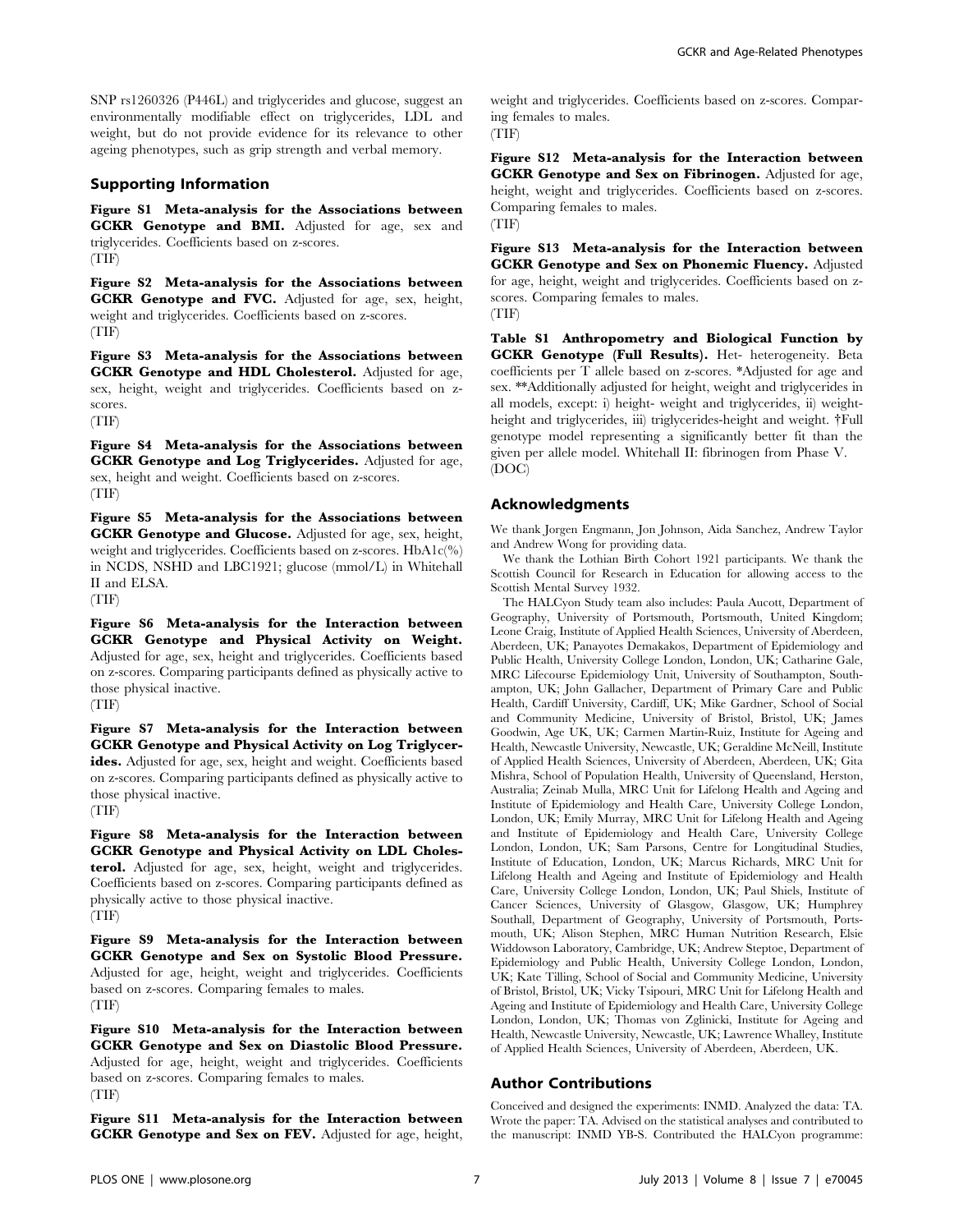DK. Contributed studies to the project: YB-S IJD M. Kumari CP DK. Provided comments on the manuscript: RC RH IJD JE SH M. Kivimaki M. Kumari CP JS DK.

#### References

- 1. Kirkwood TBL (2008) A systematic look at an old problem. Nature 451: 644– 647. doi:10.1038/451644a.
- 2. Kuh D, Cooper R, Hardy R, Guralnik J, Richards M (2009) Lifetime cognitive performance is associated with midlife physical performance in a prospective national birth cohort study. Psychosom Med 71: 38–48. doi:10.1097/ PSY.0b013e31818a1620.
- 3. Enright PL, McBurnie MA, Bittner V, Tracy RP, McNamara R, et al. (2003) The 6-min walk test: a quick measure of functional status in elderly adults. Chest 123: 387–398.
- 4. Deary IJ, Whalley LJ, Batty GD, Starr JM (2006) Physical fitness and lifetime cognitive change. Neurology 67: 1195–1200. doi:10.1212/ 01.wnl.0000238520.06958.6a.
- 5. Sayer AA, Dennison EM, Syddall HE, Gilbody HJ, Phillips DIW, et al. (2005) Type 2 diabetes, muscle strength, and impaired physical function: the tip of the iceberg? Diabetes Care 28: 2541–2542.
- 6. Johnson W, Deary IJ, McGue M, Christensen K (2009) Genetic and environmental links between cognitive and physical functions in old age. J Gerontol B Psychol Sci Soc Sci 64: 65–72. doi:10.1093/geronb/gbn033.
- 7. Mackinnon A, Christensen H, Jorm AF (2006) Search for a common cause factor amongst cognitive, speed and biological variables using narrow age cohorts. Gerontology 52: 243–257. doi:10.1159/000093657.
- 8. Christensen H, Mackinnon AJ, Korten A, Jorm AF (2001) The ''common cause hypothesis'' of cognitive aging: evidence for not only a common factor but also specific associations of age with vision and grip strength in a cross-sectional analysis. Psychol Aging 16: 588–599.
- 9. Baltes PB, Lindenberger U (1997) Emergence of a powerful connection between sensory and cognitive functions across the adult life span: a new window to the study of cognitive aging? Psychol Aging 12: 12–21.
- 10. Orho-Melander M, Melander O, Guiducci C, Perez-Martinez P, Corella D, et al. (2008) Common missense variant in the glucokinase regulatory protein gene is associated with increased plasma triglyceride and C-reactive protein but lower fasting glucose concentrations. Diabetes 57: 3112–3121. doi:10.2337/db08- 0516.
- 11. Beer NL, Tribble ND, McCulloch LJ, Roos C, Johnson PRV, et al. (2009) The P446L variant in GCKR associated with fasting plasma glucose and triglyceride levels exerts its effect through increased glucokinase activity in liver. Hum Mol Genet 18: 4081–4088. doi:10.1093/hmg/ddp357.
- 12. Varbo A, Benn M, Tybjærg-Hansen A, Grande P, Nordestgaard BG (2011) TRIB1 and GCKR polymorphisms, lipid levels, and risk of ischemic heart disease in the general population. Arterioscler Thromb Vasc Biol 31: 451–457. doi:10.1161/ATVBAHA.110.216333.
- 13. Kathiresan S, Willer CJ, Peloso GM, Demissie S, Musunuru K, et al. (2009) Common variants at 30 loci contribute to polygenic dyslipidemia. Nat Genet 41: 56–65. doi:10.1038/ng.291.
- 14. Aulchenko YS, Ripatti S, Lindqvist I, Boomsma D, Heid IM, et al. (2009) Loci influencing lipid levels and coronary heart disease risk in 16 European population cohorts. Nat Genet 41: 47–55. doi:10.1038/ng.269.
- 15. Dehghan A, Dupuis J, Barbalic M, Bis JC, Eiriksdottir G, et al. (2011) Metaanalysis of genome-wide association studies in  $>80$  000 subjects identifies multiple loci for C-reactive protein levels. Circulation 123: 731–738. doi:10.1161/CIRCULATIONAHA.110.948570.
- 16. Taylor KC, Lange LA, Zabaneh D, Lange E, Keating BJ, et al. (2011) A genecentric association scan for Coagulation Factor VII levels in European and African Americans: the Candidate Gene Association Resource (CARe) Consortium. Hum Mol Genet 20: 3525–3534. doi:10.1093/hmg/ddr264.
- 17. Kamatani Y, Matsuda K, Okada Y, Kubo M, Hosono N, et al. (2010) Genomewide association study of hematological and biochemical traits in a Japanese population. Nat Genet 42: 210–215. doi:10.1038/ng.531.
- 18. Köttgen A, Pattaro C, Böger CA, Fuchsberger C, Olden M, et al. (2010) New loci associated with kidney function and chronic kidney disease. Nat Genet 42: 376–384. doi:10.1038/ng.568.
- 19. Tang W, Basu S, Kong X, Pankow JS, Aleksic N, et al. (2010) Genome-wide association study identifies novel loci for plasma levels of protein C: the ARIC study. Blood 116: 5032–5036. doi:10.1182/blood-2010-05-283739.
- 20. Kolz M, Johnson T, Sanna S, Teumer A, Vitart V, et al. (2009) Meta-analysis of 28,141 individuals identifies common variants within five new loci that influence uric acid concentrations. PLoS Genet 5: e1000504. doi:10.1371/journal.pgen.1000504.
- 21. Vaxillaire M, Cavalcanti-Proença C, Dechaume A, Tichet J, Marre M, et al. (2008) The common P446L polymorphism in GCKR inversely modulates fasting glucose and triglyceride levels and reduces type 2 diabetes risk in the DESIR prospective general French population. Diabetes 57: 2253–2257. doi:10.2337/db07-1807.
- 22. Manning AK, Hivert M-F, Scott RA, Grimsby JL, Bouatia-Naji N, et al. (2012) A genome-wide approach accounting for body mass index identifies genetic variants influencing fasting glycemic traits and insulin resistance. Nat Genet 44: 659–669. doi:10.1038/ng.2274.
- 23. O'Seaghdha CM, Yang Q, Glazer NL, Leak TS, Dehghan A, et al. (2010) Common variants in the calcium-sensing receptor gene are associated with total serum calcium levels. Hum Mol Genet 19: 4296–4303. doi:10.1093/hmg/  $ddq342.$
- 24. Franke A, McGovern DPB, Barrett JC, Wang K, Radford-Smith GL, et al. (2010) Genome-wide meta-analysis increases to 71 the number of confirmed Crohn's disease susceptibility loci. Nat Genet 42: 1118–1125. doi:10.1038/ ng.717.
- 25. Pollin TI, Jablonski KA, McAteer JB, Saxena R, Kathiresan S, et al. (2011) Triglyceride response to an intensive lifestyle intervention is enhanced in carriers of the GCKR Pro446Leu polymorphism. J Clin Endocrinol Metab 96: E1142– 1147. doi:10.1210/jc.2010-2324.
- 26. Deary IJ, Corley J, Gow AJ, Harris SE, Houlihan LM, et al. (2009) Ageassociated cognitive decline. Br Med Bull 92: 135–152. doi:10.1093/bmb/ ldp033.
- 27. Frederiksen H, Hjelmborg J, Mortensen J, McGue M, Vaupel JW, et al. (2006) Age trajectories of grip strength: cross-sectional and longitudinal data among 8,342 Danes aged 46 to 102. Ann Epidemiol 16: 554–562. doi:10.1016/ j.annepidem.2005.10.006.
- 28. Cooper R, Kuh D, Cooper C, Gale CR, Lawlor DA, et al. (2011) Objective measures of physical capability and subsequent health: a systematic review. Age Ageing 40: 14–23. doi:10.1093/ageing/afq117.
- 29. Cooper R, Kuh D, Hardy R, Mortality Review Group, On behalf of the FALCon and HALCyon study teams. (2010) Objectively measured physical capability levels and mortality: systematic review and meta-analysis. BMJ 341: c4467–c4467. doi:10.1136/bmj.c4467.
- 30. Matteini AM, Fallin MD, Kammerer CM, Schupf N, Yashin AI, et al. (2010) Heritability estimates of endophenotypes of long and health life: the Long Life Family Study. J Gerontol A Biol Sci Med Sci 65: 1375–1379. doi:10.1093/ gerona/glq154.
- 31. Carmelli D, Kelly-Hayes M, Wolf PA, Swan GE, Jack LM, et al. (2000) The contribution of genetic influences to measures of lower-extremity function in older male twins. J Gerontol A Biol Sci Med Sci 55: B49–53.
- 32. Swan GE, Carmelli D (2002) Evidence for genetic mediation of executive control: a study of aging male twins. J Gerontol B Psychol Sci Soc Sci 57: P133– 143.
- 33. Sabia S, Guéguen A, Marmot MG, Shipley MJ, Ankri J, et al. (2010) Does cognition predict mortality in midlife? Results from the Whitehall II cohort study. Neurobiol Aging 31: 688–695. doi:10.1016/j.neurobiolaging.2008.05.007.
- 34. Gallacher J, Bayer A, Dunstan F, Yarnell J, Elwood P, et al. (November) Can we understand why cognitive function predicts mortality? Results from the Caerphilly Prospective Study (CaPS). Intelligence 37: 535–544. doi:10.1016/ i.intell.2009.02.004
- 35. Brown M, Dodgeon B (n.d.) NCDS Cognitive Assessments at Age 50: Initial Results. Working Paper, 2010/1. London: Centre for Longitudinal Studies.
- 36. Power C, Elliott J (2006) Cohort profile: 1958 British birth cohort (National Child Development Study). Int J Epidemiol 35: 34–41. doi:10.1093/ije/dyi183.
- 37. Wadsworth M, Kuh D, Richards M, Hardy R (2006) Cohort Profile: The 1946 National Birth Cohort (MRC National Survey of Health and Development). Int J Epidemiol 35: 49–54. doi:10.1093/ije/dyi201.
- 38. Marmot M, Brunner E (2005) Cohort Profile: The Whitehall II study. Int J Epidemiol 34: 251–256. doi:10.1093/ije/dyh372.
- 39. Marmot M, Banks J, Blundell R, Lessof C, Nazroo J (2003) Health, wealth and lifestyles of the older population in England: The 2002 English Longitudinal Study of Ageing. London: Institute for Fiscal Studies.
- 40. Deary IJ, Whiteman MC, Starr JM, Whalley LJ, Fox HC (2004) The impact of childhood intelligence on later life: following up the Scottish mental surveys of 1932 and 1947. J Pers Soc Psychol 86: 130–147. doi:10.1037/0022- 3514.86.1.130.
- 41. Deary IJ, Gow AJ, Pattie A, Starr JM (2011) Cohort Profile: The Lothian Birth Cohorts of 1921 and 1936. International Journal of Epidemiology. Available: http://www.ncbi.nlm.nih.gov/pubmed/22253310. Accessed 29 May 2012.
- 42. Wellcome Trust Case Control Consortium (2007) Genome-wide association study of 14,000 cases of seven common diseases and 3,000 shared controls. Nature 447: 661–678. doi:10.1038/nature05911.
- 43. Houlihan LM, Davies G, Tenesa A, Harris SE, Luciano M, et al. (2010) Common Variants of Large Effect in F12, KNG1, and HRG Are Associated with Activated Partial Thromboplastin Time. Am J Hum Genet 86: 626–631. doi:10.1016/j.ajhg.2010.02.016.
- 44. Richards M, Kuh D, Hardy R, Wadsworth M (1999) Lifetime cognitive function and timing of the natural menopause. Neurology 53: 308–314.
- 45. Csuka M, McCarty DJ (1985) Simple method for measurement of lower extremity muscle strength. Am J Med 78: 77–81.
- 46. Kuh D, Bassey EJ, Butterworth S, Hardy R, Wadsworth MEJ (2005) Grip strength, postural control, and functional leg power in a representative cohort of